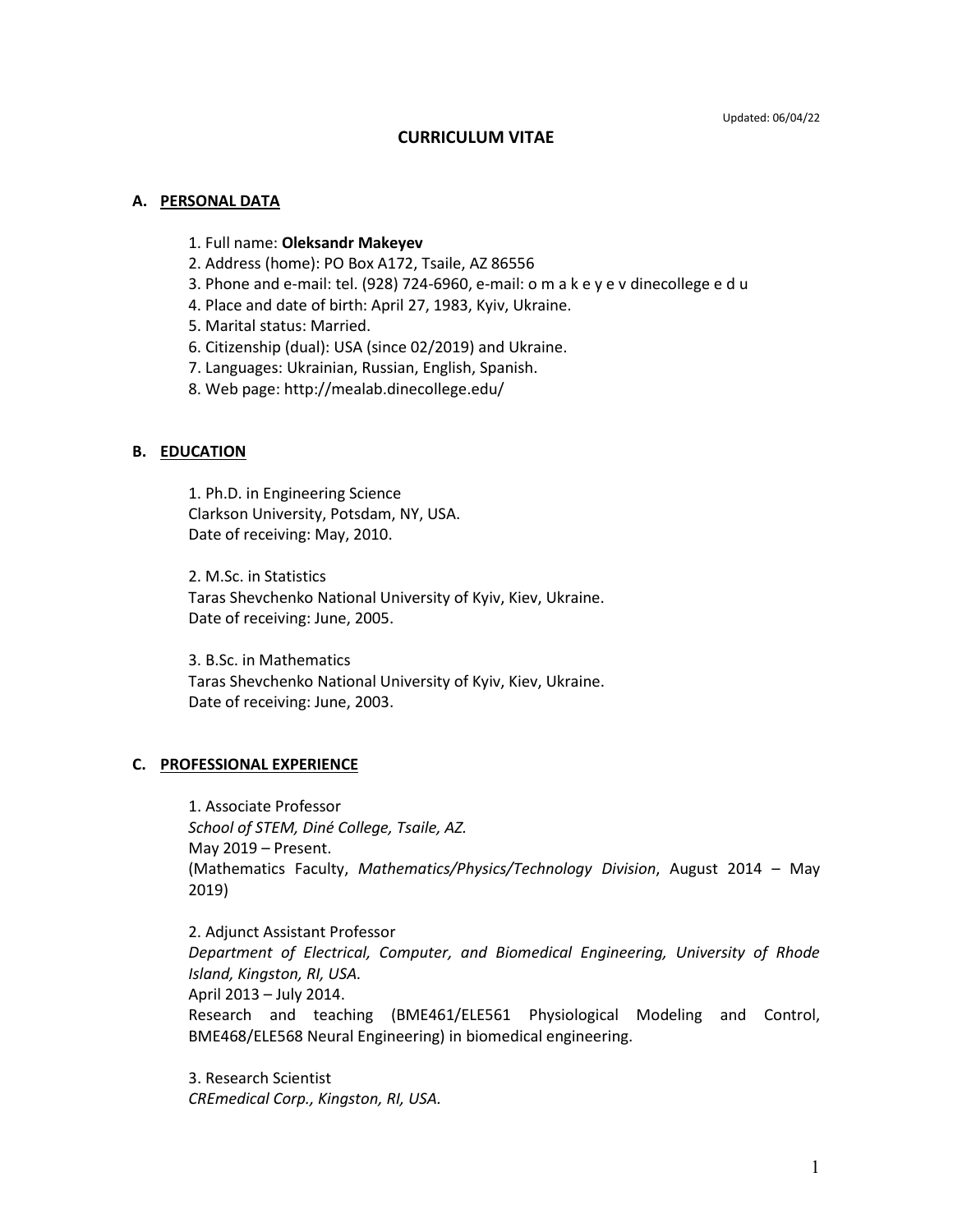#### February 2013 – July 2014.

Work on National Science Foundation 1248654 "SBIR Phase I: Innovative Tripolar Concentric Ring Electrode Electroencephalography (tEEG) to Advance Epilepsy Diagnosis" awarded to Dr. Walter G. Besio (principal investigator).

### 4. Postdoctoral Fellow

*Department of Electrical, Computer, and Biomedical Engineering, University of Rhode Island, Kingston, RI, USA.*

June 2010 – January 2013.

Work on National Institutes of Health R21NS061335 "Anticonvulsant effects of novel concentric ring electrode electrical stimulation" awarded to my scientific adviser Dr. Walter G. Besio (principal investigator).

#### 5. Teaching Assistant

*Department of Electrical and Computer Engineering, Clarkson University, Potsdam, NY, USA.*

September 2008 – May 2010.

Teaching assistant for EE321 Systems and Signal Processing (Fall 2008, Fall 2009) and ES250 Electric Science (Spring 2009, Spring 2010). Laboratory instructor for EE321 Systems and Signal Processing (Fall 2009).

6. Research Assistant

*Department of Electrical and Computer Engineering, Clarkson University, Potsdam NY, USA.*

May 2006 – August 2008.

Work on National Institutes of Health R21HL083052-02 "Detection of chewing and swallowing to estimate eating patterns and energy intake" awarded to my scientific adviser Dr. Edward Sazonov (principal investigator).

### **D. PUBLICATIONS**

### **1. PAPERS IN PEER-REVIEWED JOURNALS**

- 1. **Makeyev** O., Ye-Lin Y., Prats-Boluda G., Garcia-Casado J., Comprehensive optimization of the tripolar concentric ring electrode based on its finite dimensions model and confirmed by finite element method modeling, *Sensors*, Vol. 21, Issue 17, August 2021, Article 5881, p. 14. <https://doi.org/10.3390/s21175881>
- 2. Liu X., **Makeyev** O., Besio W., Improved spatial resolution of electroencephalogram using tripolar concentric ring electrode sensors, *Journal of Sensors*, Vol. 2020, June 2020, Article 6269394, p. 9.<https://doi.org/10.1155/2020/6269394>
- 3. **Makeyev** O., Musngi M., Moore L., Ye-Lin Y., Prats-Boluda G., Garcia-Casado J., Validating the comparison framework for the finite dimensions model of concentric ring electrodes using human electrocardiogram data, *Applied Sciences*, Vol. 9, Issue 20, October 2019, Article 4279, p. 14. <https://doi.org/10.3390/app9204279>
- 4. Garcia-Casado J., Ye-Lin Y., Prats-Boluda G., **Makeyev** O., Evaluation of bipolar, tripolar and quadripolar Laplacian estimates of electrocardiogram via concentric ring electrodes, *Sensors*, Vol. 19, Issue 17, August 2019, Article 3780, p. 11. <https://doi.org/10.3390/s19173780>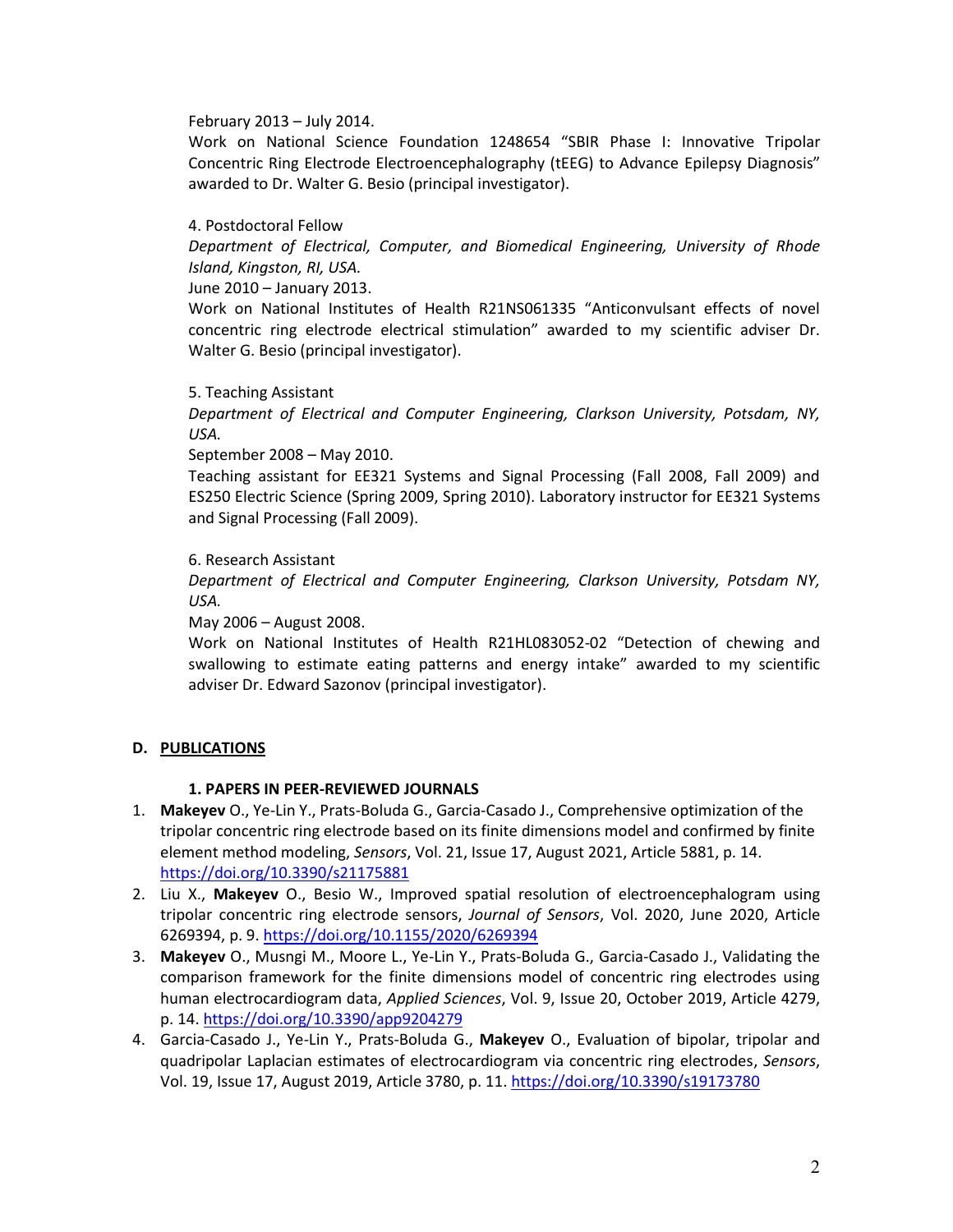- 5. **Makeyev** O., Solving the general inter-ring distances optimization problem for concentric ring electrodes to improve Laplacian estimation, *BioMedical Engineering Online*, Vol. 17, Issue 117, August 2018, p. 21. <https://doi.org/10.1186/s12938-018-0549-6>
- 6. Mucio-Ramirez S., **Makeyev** O., Safety of the transcranial focal electrical stimulation via tripolar concentric ring electrodes for hippocampal CA3 subregion neurons in rats, *Journal of Healthcare Engineering*, Vol. 2017, August 2017, Article ID 4302810, p. 7. <https://doi.org/10.1155/2017/4302810>
- 7. **Makeyev** O., Besio W., Improving the accuracy of Laplacian estimation with novel variable inter-ring distances concentric ring electrodes, *Sensors*, Vol. 16, Issue 6, June 2016, Article 858, p. 16[. https://doi.org/10.3390/s16060858](https://doi.org/10.3390/s16060858)
- 8. **Makeyev** O., Ding Q., Besio W.G., Improving the accuracy of Laplacian estimation with novel multipolar concentric ring electrodes, *Measurement*, Vol. 80, February 2016, pp. 44-52. <https://doi.org/10.1016/j.measurement.2015.11.017>
- 9. Sadowska G.B., Chen X., Zhang J., Lim Y.P, Cummings E., **Makeyev** O., Besio W.G., Gaitanis J., Padbury J., Banks W.A., Stonestreet B.S., Interleukin-1ß transfer across the blood-brain barrier in the ovine fetus, Journal *of Cerebral Blood Flow & Metabolism*, Vol. 35, Issue 9, September 2015, pp. 1388-1395.
- 10. Zhang J., Sadowska G.B., Chen X., Park S.Y., Kim J.E., Bodge C.A., Cummings E., Lim Y.P, **Makeyev** O., Besio W.G., Gaitanis J., Banks W.A., Stonestreet B.S., Anti–IL-6 neutralizing antibody modulates blood-brain barrier function in the ovine fetus, *FASEB Journal*, Vol. 29, Issue 5, May 2015, pp. 1739-1753.
- 11. Chen X., Sadowska G.B., Zhang J., Kim J.E., Cummings E.E., Bodge C., Lim Y.P., **Makeyev** O., Besio W.G., Gaitanis J., Threlkeld S.W., Stonestreet B.S., Neutralizing anti-interleukin-1ß antibodies modulate fetal blood-brain barrier function after ischemia, *Neurobiology of Disease*, Vol. 73, January 2015, pp. 118-129.
- 12. Besio W.G., Martínez-Juárez I.E., **Makeyev** O., Gaitanis J.N., Blum A.S., Fisher R.S., Medvedev A.V., High-frequency oscillations recorded on the scalp of patients with epilepsy using tripolar concentric ring electrodes, *IEEE Journal of Translational Engineering in Health and Medicine*, Vol. 2, Article 2000111, June 2014, p. 11.
- 13. Besio W., **Makeyev** O., Medvedev A., Gale K., Effects of transcranial focal stimulation via tripolar concentric ring electrodes on pentylenetetrazole-induced seizures in rats, *Epilepsy Research*, Vol. 105, Issues 1-2, July 2013, pp. 42-51.
- 14. **Makeyev** O., Luna-Munguía H., Rogel-Salazar G., Liu X., Besio W., Noninvasive transcranial focal stimulation via tripolar concentric ring electrodes lessens behavioral seizure activity of recurrent pentylenetetrazole administrations in rats, *IEEE Transactions on Neural Systems and Rehabilitation Engineering*, Vol. 21, Issue 3, May 2013, pp. 383-390. <https://doi.org/10.1109/TNSRE.2012.2198244>
- *15.* Chen X., Threlkeld S.W., Cummings E.E., Juan I., **Makeyev** O., Besio W.G., Gaitanis J., Banks W.A., Sadowska G.B., Stonestreet B.S., Ischemia-reperfusion increases blood-brain barrier permeability and alters tight junction protein expression in ovine fetuses, *Neuroscience*, Vol. 226, December 2012, pp. 89-100.
- 16. **Makeyev** O., Lopez-Meyer P., Schuckers S., Besio W., Sazonov E., Automatic food intake detection based on swallowing sounds, *Biomedical Signal Processing and Control*, Vol. 7, Issue 6, November 2012, pp. 649-656.
- 17. Lopez-Meyer P., Schuckers S., **Makeyev** O., Fontana J., Sazonov E., Automatic identification of the number of food items in a meal using clustering techniques based on the monitoring of swallowing and chewing, *Biomedical Signal Processing and Control*, Vol. 7, Issue 5, September 2012, pp. 474-480.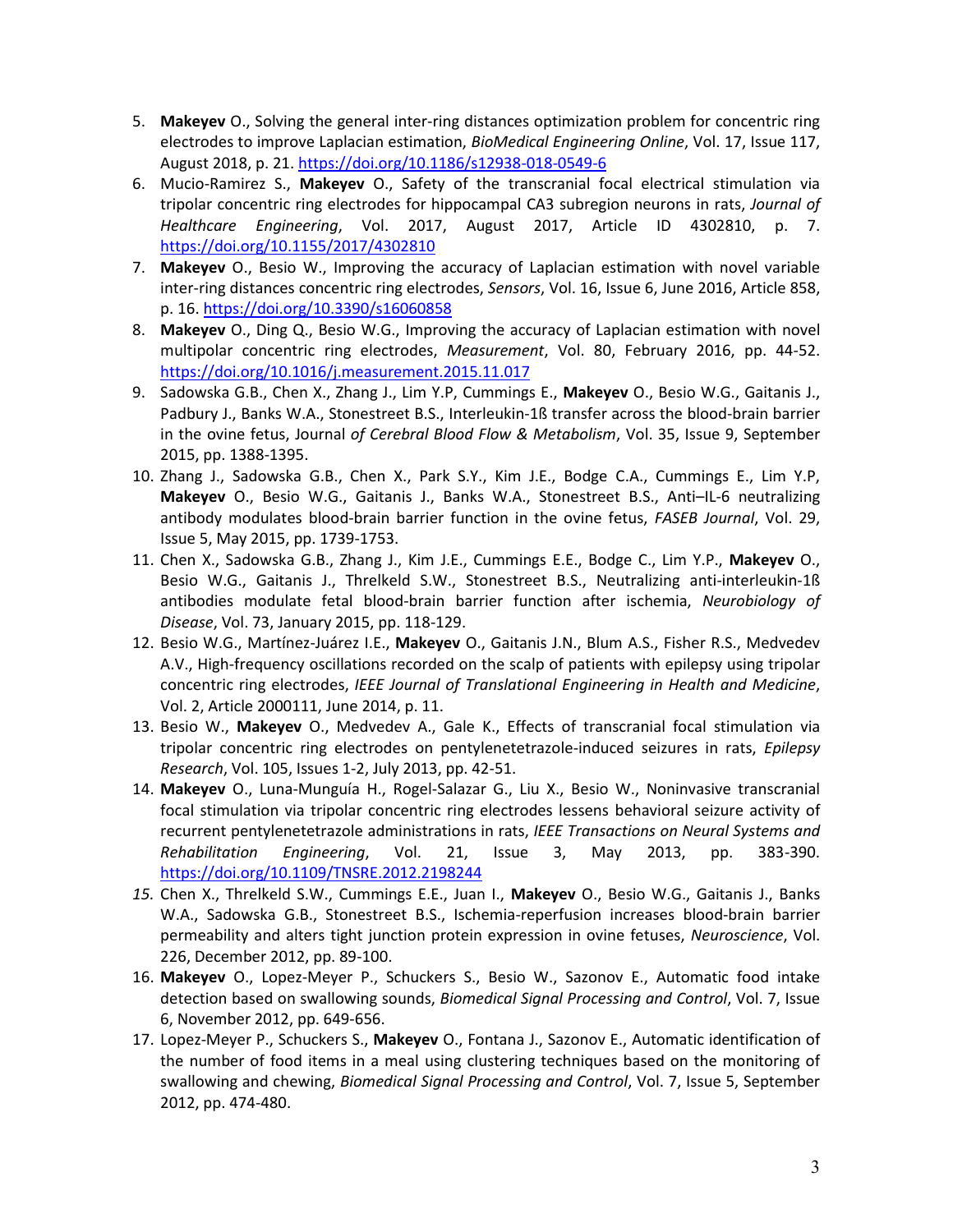- 18. **Makeyev** O., Liu X., Luna-Munguía H., Rogel-Salazar G., Mucio-Ramirez S., Liu Y., Sun Y., Kay S., Besio W., Toward a noninvasive automatic seizure control system in rats with transcranial focal stimulations via tripolar concentric ring electrodes, *IEEE Transactions on Neural Systems and Rehabilitation Engineering*, Vol. 20, Issue 4, July 2012, pp. 422-431. <https://doi.org/10.1109/TNSRE.2012.2197865>
- 19. Kussul E., **Makeyev** O., Baidyk T., Saniger Blesa J., Bruce N., Lara-Rosano F., The problem of automation of solar concentrator assembly and adjustment, *International Journal of Advanced Robotic Systems*, Vol. 8, Issue 4, September 2011, pp. 150-157.
- 20. Martín-González A., Baidyk T., Kussul E., **Makeyev** O., Improved neural classifier for microscrew shape recognition, *Optical Memory and Neural Networks (Information Optics)*, Vol. 19, Issue 3, September 2010, pp. 220-226.
- 21. Lopez-Meyer P., **Makeyev** O., Schuckers S., Melanson E., Neuman M., Sazonov E., Detection of food intake from swallowing sequences by supervised and unsupervised methods, *Annals of Biomedical Engineering*, Vol. 38, Issue 8, August 2010, pp. 2766-2774.
- 22. **Makeyev** O., Sazonov E., Moklyachuk M., Lopez-Meyer P., Hybrid genetic algorithm for microscrew thread parameter estimation, *Engineering Applications of Artificial Intelligence,*  Vol. 23, Issue 4, June 2010, pp. 446-452.
- 23. Sazonov E., **Makeyev** O., Schuckers S., Lopez-Meyer P., Melanson E., Neuman M., Automatic detection of swallowing events by acoustical means for applications of monitoring of ingestive behavior, *IEEE Transactions on Biomedical Engineering*, Vol. 57, Issue 3, March 2010, pp. 626– 633.
- 24. Sazonov E., Schuckers S., Lopez-Meyer P., **Makeyev** O., Melanson E., Neuman M., Hill J., Toward objective monitoring of ingestive behavior in free living population, *Obesity*, Vol. 17, Issue 10, October 2009, pp. 1971–1975.
- 25. Baidyk T., Kussul E., **Makeyev** O., Pattern recognition for micro workpieces manufacturing, *Computación y Sistemas* (*Ibero-American Journal of Computing*), Vol. 13, Issue 1, September 2009, pp. 61-74.
- 26. Sazonov E., Schuckers S., Lopez-Meyer P., **Makeyev** O., Sazonova N., Melanson E., Neuman M., Reply to 'Comment on "Non-invasive monitoring of chewing and swallowing for objective quantification of ingestive behavior"', *Physiological Measurement*, Issue 5, Vol. 30, May 2009, pp. L5-L7.
- 27. Baidyk T., Kussul E., **Makeyev** O., Vega A., Limited receptive area neural classifier based image recognition in micromechanics and agriculture, *International Journal of Applied Mathematics and Informatics*, Issue 1, Vol. 2, 2008, pp. 96-103.
- 28. Kussul E., Baidyk T., **Makeyev** O., Lara-Rosano F., Saniger J.M., Bruce N*.*, Flat facet parabolic solar concentrator with support cell for one and more mirrors, *WSEAS Transactions on Power Systems*, Issue 8, Vol. 3, August 2008, pp. 577-586.
- 29. Sazonov E., Schuckers S., Lopez-Meyer P., **Makeyev** O., Sazonova N., Melanson E., Neuman M., Non-invasive monitoring of chewing and swallowing for objective quantification of ingestive behavior, *Physiological Measurement*, Issue 5, Vol. 29, May 2008, pp. 525-541.
- 30. **Makeyev** O., Sazonov E., Baidyk T., Martín A., Limited receptive area neural classifier for texture recognition of mechanically treated metal surfaces, *Neurocomputing*, Issue 7-9, Vol. 71, March 2008, pp. 1413-1421.
- 31. Kussul E., Baidyk T., **Makeyev** O., Lara-Rosano F., Saniger J.M., Bruce N*.*, Development of micro mirror solar concentrator, *WSEAS Transactions on Power Systems*, Issue 8, Vol. 2, August 2007, pp. 188-194.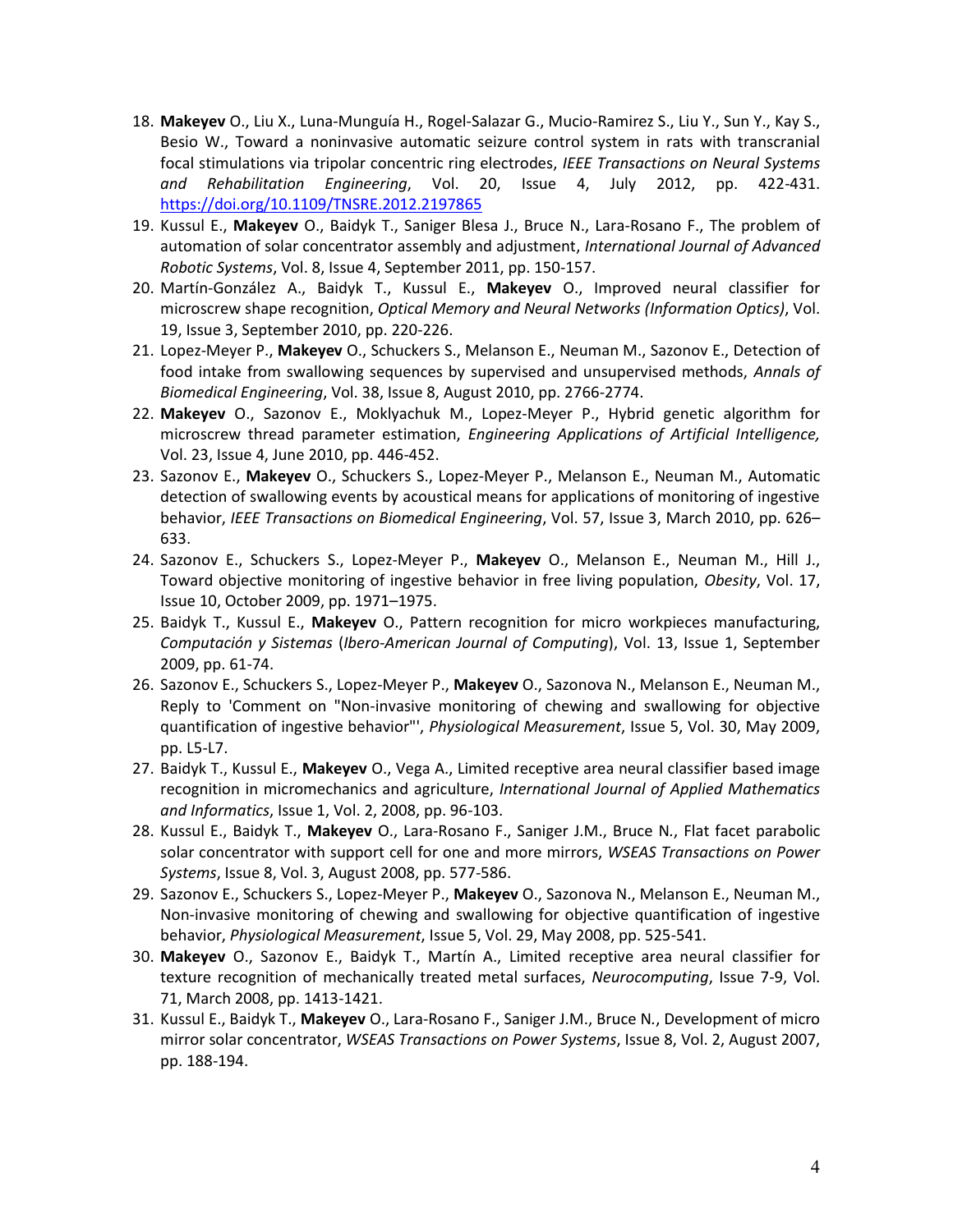- 32. Kussul E., Baidyk T., Wunsch D., **Makeyev** O., Martín A., Permutation coding technique for image recognition systems, *IEEE Transactions on Neural Networks*, Vol. 17/6, November 2006, pp. 1566-1579.
- 33. Baidyk T., Kussul E., **Makeyev** O., Texture recognition with random subspace neural classifier, *WSEAS Transactions on Circuits and Systems*, Issue 4, Vol. 4, April 2005, pp. 319-325.
- 34. **Makeyev** O., Evolutionary algorithm for measurement of screw parameters, *WSEAS Transactions on Systems*, Issue 2, Vol. 3, April 2004, pp. 861-865.
- 35. Baidyk T., Kussul E., **Makeyev** O., Caballero A., Ruiz L., Carrera G., Velasco G, Flat image recognition in the process of microdevice assembly, *Pattern Recognition Letters*, Vol. 25/1, 2004, pp. 107-118.

### **2. BOOK CHAPTERS**

- 1. Baidyk T., **Makeyev** O., Kussul E., Rodríguez Flores M.A., Limited Receptive Area Neural Classifier for Larvae Recognition, In: Pesticides - Advances in Chemical and Botanical Pesticides, Ed. by R.P. Soundararajan, InTech, ISBN: 978-953-51-0680-7, 2012, pp. 309-326.
- 2. Kussul E., **Makeyev** O., Baidyk T., Martín-Gonzalez A., Toledo-Ramirez G., Some applications of computer vision systems in micromechanics, In: Computer Vision, Ed. by Sota R. Yoshida, Nova Science Publishers, 2011, pp. 1-40.
- 3. Baidyk T., Kussul E., **Makeyev** O., General purpose image recognition systems based on neural classifiers, In: Progress in Neurocomputing Research, Ed. by Gerald B. Kang, Nova Science Publishers, 2008, pp. 83-114.
- 4. **Makeyev** O., Baidyk T., Martín A., Limited receptive area neural classifier for texture recognition of metal surfaces, In: IFIP International Federation for Information Processing, Vol. 217, Artificial Intelligence in Theory and Practice, Ed. by Max Bramer, Springer, 2006, pp. 375- 384.
- 5. Kussul E., Baidyk T., Lara-Rosano F., **Makeyev** O., Martín A., Wunsch D., Micromechanics as a testbed for artificial intelligence methods evaluation, In: IFIP International Federation for Information Processing, Vol. 218, Professional Practice in Artificial Intelligence, Ed. by John Debenham, Springer, 2006, pp. 275-284.
- 6. Kussul E., Baidyk T., Ruiz-Huerta L., Caballero-Ruiz A., Velasco G., **Makeyev** O., Techniques in the development of micromachine tool prototypes and their applications in microfactories, In: MEMS/NEMS Handbook: Techniques and Applications, Ed. by Cornelius T. Leondes, Vol. 3, Springer, 2006, pp. 1-61.

### **3. PROCEEDINGS OF THE PEER-REVIEWED CONFERENCES**

- 1. **Makeyev** O., Lee A., Begay A., Solving the inter-ring distances optimization problem for pentapolar and sextopolar concentric ring electrodes based on the negligible dimensions model of the electrode, 8th International Electronic Conference on Sensors and Application, November 1-15, 2021. <https://doi.org/10.3390/ecsa-8-11280>
- 2. **Makeyev** O., Ye-Lin Y., Prats-Boluda G., Garcia-Casado J., Finite element method modeling to confirm the results of comprehensive optimization of the tripolar concentric ring electrode based on its finite dimensions model, 43rd Annual International Conference of the IEEE Engineering in Medicine and Biology Society, November 1-5, 2021, pp. 7244-7247. <https://doi.org/10.1109/EMBC46164.2021.9629784>
- 3. **Makeyev** O., Comprehensive optimization of the tripolar concentric ring electrode with respect to the accuracy of Laplacian estimation based on the finite dimensions model of the electrode, 7th International Electronic Conference on Sensors and Applications, November 15- 30, 2020. <https://doi.org/10.3390/ecsa-7-08167>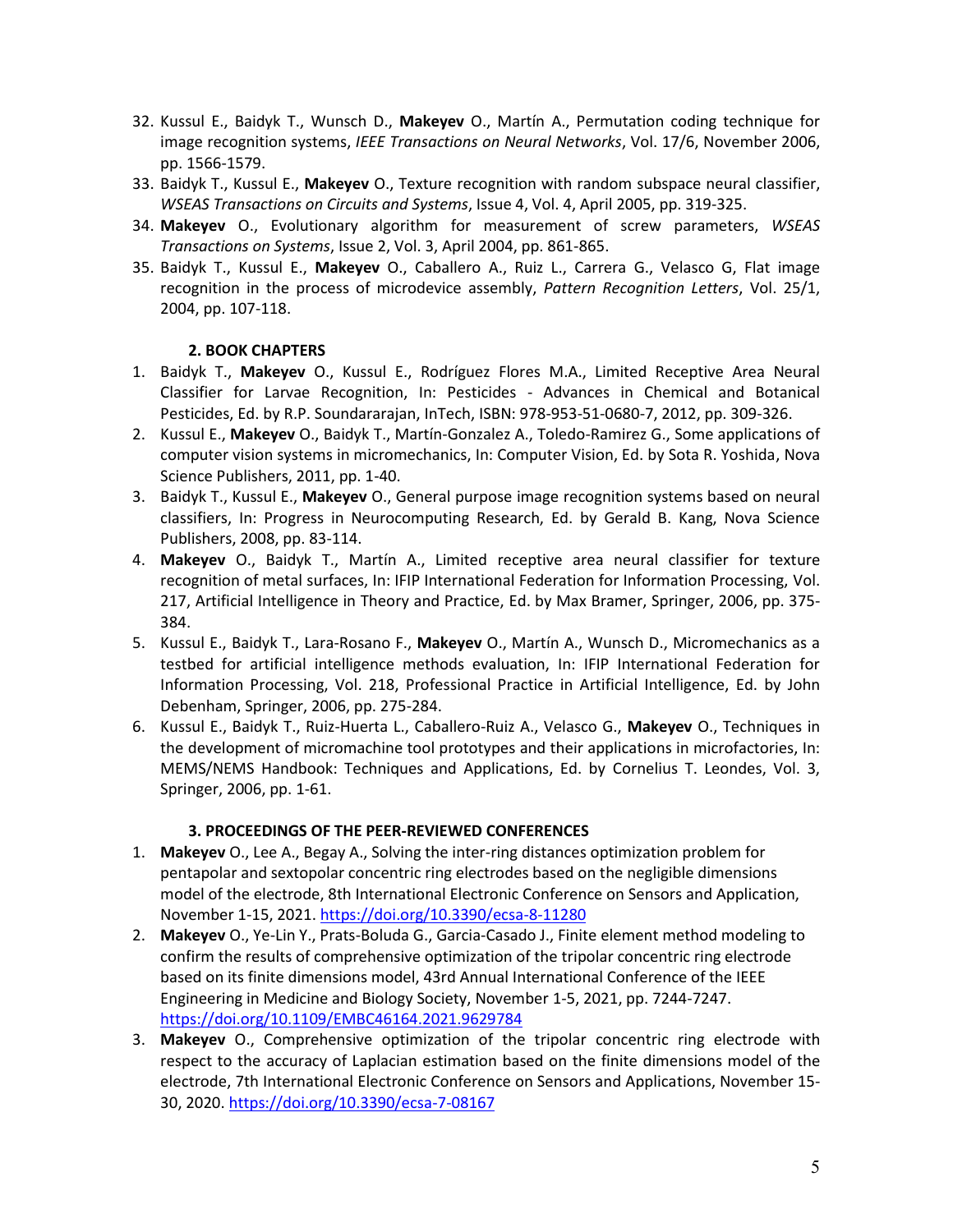- 4. **Makeyev** O., Lee F., Musngi M., Feasibility of automatic detection of high-frequency oscillations in human tripolar Laplacian electroencephalogram using exponentially embedded family, 6th International Electronic Conference on Sensors and Applications, November 15-30, 2019.
- 5. **Makeyev** O., Musngi M., Lee F., Tamayo M., Recent advances in high-frequency oscillations and seizure onset detection using Laplacian electroencephalography via tripolar concentric ring electrodes, 4th International Electronic Conference on Sensors and Applications, November 15-30, 2017.
- 6. **Makeyev** O., Joe C., Lee C., Besio W., Analysis of variance to assess statistical significance of Laplacian estimation accuracy improvement due to novel variable inter-ring distances concentric ring electrodes, 39th Annual International Conference of the IEEE Engineering in Medicine and Biology Society (EMBC), Jeju Island, Korea, July 11-15, 2017, pp. 4110-4113.
- 7. **Makeyev** O., Lee C., Besio W., Proof of concept Laplacian estimate derived for noninvasive tripolar concentric ring electrode with incorporated radius of the central disc and the widths of the concentric rings, 39th Annual International Conference of the IEEE Engineering in Medicine and Biology Society (EMBC), Jeju Island, Korea, July 11-15, 2017, pp. 841-844.
- 8. **Makeyev** O., Besio W., Analytic assessment of Laplacian estimates via novel variable inter-ring distances concentric ring electrodes, 38th Annual International Conference of the IEEE Engineering in Medicine and Biology Society (EMBC), Orlando, FL, August 16-20, 2016, pp. 2058-2062.
- 9. **Makeyev** O., Besio W., Finite element method modeling to assess Laplacian estimates via novel variable inter-ring distances concentric ring electrodes, 38th Annual International Conference of the IEEE Engineering in Medicine and Biology Society (EMBC), Orlando, FL, August 16-20, 2016, pp. 2054-2057.
- 10. Zhu Z., Brooks J., **Makeyev** O., Kay S.M., Besio W.G., Equivalency between emulated disc electrodes and conventional disc electrode human electroencephalography, 36th Annual International Conference of the IEEE EMBS, Chicago, IL, August 26-30, 2014, pp. 5248-5251.
- 11. Luby M.D., **Makeyev** O., Besio W.G., Chronic transcranial focal stimulation from tripolar concentric ring electrodes does not disrupt memory formation in rats, 36th Annual International Conference of the IEEE EMBS, Chicago, IL, August 26-30, 2014, pp. 6139-6142.
- 12. **Makeyev** O., Lennon T., Boudria Y., Zhu Z., Besio W., Frequency domain synchrony between signals from the conventional disc electrode and the outer ring of the tripolar concentric ring electrode in human electroencephalogram data, 40<sup>th</sup> Annual Northeast Bioengineering Conference, Boston, MA, April 25-27, 2014, p. 2.
- 13. **Makeyev** O., Boudria Y., Zhu Z., Lennon T., Besio W., Emulating conventional disc electrode with the outer ring of the tripolar concentric ring electrode in phantom and human electroencephalogram data, IEEE Signal Processing in Medicine and Biology Symposium, New York City, December 7, 2013, pp. 1-4.
- 14. **Makeyev** O., Ding Q., Kay S., Besio W.G., Toward improving the Laplacian estimation with novel multipolar concentric ring electrodes, 35th Annual International Conference of the IEEE EMBS, Osaka, Japan, July 3-7, 2013, pp. 1486-1489.
- 15. **Makeyev** O., Ding Q., Martínez-Juárez I.E., Gaitanis J., Kay S., Besio W.G., Multiple sensor integration for seizure onset detection in human patients comparing conventional disc versus novel tripolar concentric ring electrodes, 35th Annual International Conference of the IEEE EMBS, Osaka, Japan, July 3-7, 2013, pp. 17-20.
- 16. **Makeyev** O., Ding Q., Kay S., Besio W.G., Sensor integration of multiple tripolar concentric ring electrodes improves pentylenetetrazole-induced seizure onset detection in rats, 34th Annual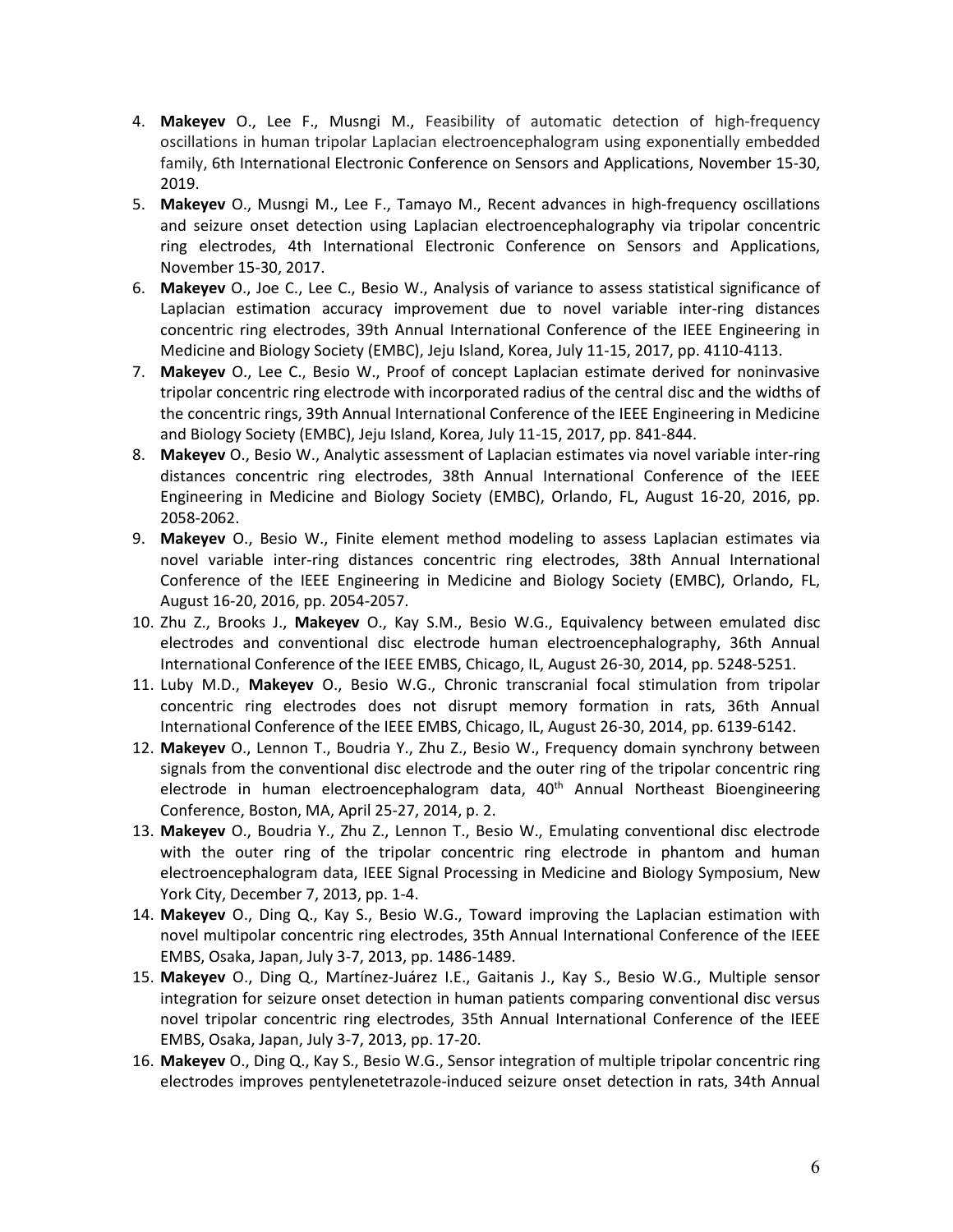International Conference of the IEEE EMBS, San Diego, USA, August 28 - September 1, 2012, pp. 5154-5157.

- 17. **Makeyev** O., Liu X., Wang L., Zhu Z., Taveras A., Troiano D., Medvedev A., Besio W.G., Feasibility of recording high frequency oscillations with tripolar concentric ring electrodes during pentylenetetrazole-induced seizures in rats, 34th Annual International Conference of the IEEE EMBS, San Diego, USA, August 28 - September 1, 2012, pp. 4599-4602.
- 18. Kussul E., **Makeyev** O., Baidyk T., Olvera O., Ericsson heat engine for small solar power plants, International Conference on "Low cost electricity generating heat engines for rural areas", Nottingham, UK, April 2-3, 2012, pp. 1-10.
- 19. Kussul E., **Makeyev** O., Baidyk T., Saniger Blesa J., Bruce N., Lara-Rosano F., Support frame assembly and adjustment for solar concentrator, International Conference on Innovative Technologies IN-TECH 2011, Bratislava, Slovakia, September 1-3, 2011, pp. 314-316.
- 20. **Makeyev** O., Liu X., Koka K., Kay S.M., Besio W.G., Transcranial focal stimulation via concentric ring electrodes reduced power of pentylenetetrazole-induced seizure activity in rat electroencephalogram, 33rd Annual International IEEE EMBS Conference, Boston, USA, August 30 - September 3, 2011, pp. 7560-7563.
- 21. Besio W.G., Hadidi R., **Makeyev** O., Luna-Munguía H., Rocha L., Electric fields in hippocampus due to transcranial focal electrical stimulation via concentric ring electrodes, 33rd Annual International IEEE EMBS Conference, Boston, USA, August 30 - September 3, 2011, pp. 5488- 5491.
- 22. Liu X., **Makeyev** O., Besio W.G., A comparison of tripolar concentric ring electrode and spline Laplacians on a four-layer concentric spherical model, 33rd Annual International IEEE EMBS Conference, Boston, USA, August 30 - September 3, 2011, pp. 2949-2952.
- 23. Lopez-Meyer P., Schuckers S., **Makeyev** O., Sazonov E., Detection of periods of food intake using support vector machines, 32nd Annual International IEEE EMBS Conference, Buenos Aires, Argentina, August 31 - September 4, 2010, pp. 1004-1007.
- 24. Kussul E., **Makeyev** O., Baidyk T., Calderon-Reyes D., Neural network with ensembles, International Joint Conference on Neural Networks IJCNN 2010, Barcelona, Spain, July 18-23, 2010, pp. 2955-2961.
- 25. Baidyk T., Kussul E., **Makeyev** O., Vega A., Image recognition with neural classifiers in micromechanics and agriculture, 10th WSEAS International Conference on Neural Networks NN'09, Prague, Czech Republic, March 23-25, 2009, pp.100-103.
- 26. **Makeyev** O., Sazonov E., Schuckers S., Lopez-Meyer P., Baidyk T., Melanson E., Neuman M., Recognition of swallowing sounds using time-frequency decomposition and limited receptive area neural classifier, Applications and Innovations in Intelligent Systems XVI: Proceedings of AI-2008, The Twenty-eighth SGAI International Conference on Innovative Techniques and Applications of Artificial Intelligence, Eds. Tony Allen, Richard Ellis and Miltos Petridis, Springer, ISBN: 978-1-84882-214-6, Cambridge, UK, December 9-11, 2008, pp. 33-46.
- 27. Baidyk T., Kussul E., **Makeyev** O., Computer vision systems for manufacturing of micro workpieces, Applications and Innovations in Intelligent Systems XVI: Proceedings of AI-2008, The Twenty-eighth SGAI International Conference on Innovative Techniques and Applications of Artificial Intelligence, Eds. Tony Allen, Richard Ellis and Miltos Petridis, Springer, ISBN: 978- 1-84882-214-6, Cambridge, UK, December 9-11, 2008, pp. 19-32.
- 28. Kussul E., Baidyk T., **Makeyev** O., Lara-Rosano F., Saniger J.M., Bruce N., Flat facet parabolic solar concentrator, 2nd WSEAS/IASME International Conference on Renewable Energy Sources (RES-08)-2008, Corfu, Greece, October 26-28, 2008, pp. 46-51.
- 29. **Makeyev** O., Sazonov E., Schuckers S., Lopez-Meyer P., Melanson E., Neuman M., Limited receptive area neural classifier for recognition of swallowing sounds using continuous wavelet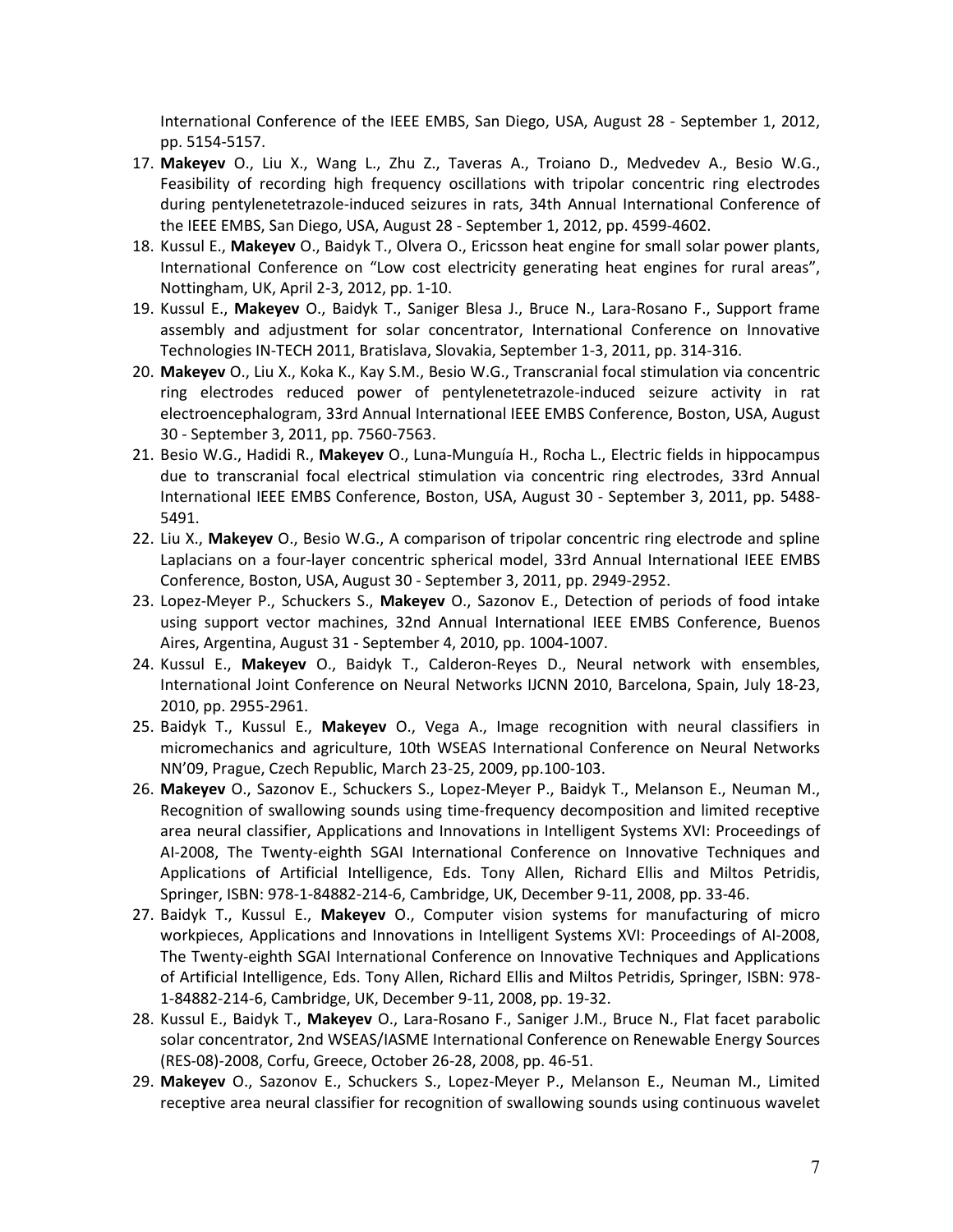transform, 29th Annual International Conference of the IEEE Engineering in Medicine and Biology Society EMBC 2007, Lyon, France, August 23-26, 2007, pp. 3128-3131.

- 30. Sazonov E., Krishnamurthy V., **Makeyev** O., Browning R., Hill J., Schutz Y., Automatic recognition of postural allocations, 29th Annual International Conference of the IEEE Engineering in Medicine and Biology Society EMBC 2007, Lyon, France, August 23-26, 2007, pp. 4993-4996.
- 31. **Makeyev** O., Sazonov E., Schuckers S., Melanson E., Neuman M., Limited receptive area neural classifier for recognition of swallowing sounds using short-time Fourier transform, International Joint Conference on Neural Networks IJCNN 2007, Orlando, USA, August 12-17, 2007, pp. 1601-1606.
- 32. Kussul E., Baidyk T., **Makeyev** O., Pairwise Permutation Coding Neural Classifier, International Joint Conference on Neural Networks IJCNN 2007, Orlando, USA, August 12-17, 2007, pp. 1847-1852.
- 33. Kussul E., Baidyk T., **Makeyev** O., Lara-Rosano F., Saniger J.M., Bruce N*.*, Development of micro mirror solar concentrator, 2nd IASME/WSEAS Int. Conf. on Energy & Environment EE 2007, Portoroz, Slovenia, May 15-17, 2007, pp. 293-298.
- 34. Kussul E., Baidyk T., Wunsch D., **Makeyev** O., Martin A., Image recognition systems based on random local descriptors, International Joint Conference on Neural Networks IJCNN 2006, Vancouver, Canada, July 16-21, 2006, pp. 4722-4727.
- 35. Baidyk T., Kussul E., **Makeyev** O., Martín A., Reconocimiento de texturas de superficies metálicas, Congreso de Instrumentación SOMI XX, Leon, Guanajuato, México, October 23-28, 2005, p.8 (in Spanish).
- 36. Baidyk T., Kussul E., **Makeyev** O. Texture recognition with random subspace neural classifier, WSEAS International Conference on Systems Science and Engineering, ICOSSE2005, Rio de Janeiro, Brazil, April 25-27, 2005, #494-258, p. 6.
- 37. **Makeyev** O., Evolutionary algorithm for measurement of screw parameters, WSEAS/IASME International Conference on Evolutionary Computation EC'04, Udine, Italy, March 25-27, 2004, #483-231, p. 5.
- 38. Baidyk T., Kussul E., **Makeyev** O., Image recognition system for microdevice assembly, Twenty-First IASTED International Multi-Conference on Applied Informatics - AI2003, Innsbruck, Austria, February 10-13, 2003, pp. 243-248.
- 39. **Makeyev** O., Neural interpolator for image recognition in the process of microdevice assembly, International Joint Conference on Neural Networks IJCNN 2003, Vol. 3, Portland, Oregon, USA, July 20-24, 2003, pp. 2222-2226.

## **4. ABSTRACTS AND POSTERS**

- 1. **Makeyev** O., Recent progress on design optimization of concentric ring electrodes based on negligible and finite dimensions models, NSF Tribal Colleges & Universities Program Virtual Research Symposium, February 23, 2022.
- 2. **Makeyev** O., Lee A., Begay A., Toward solving the inter-ring distances optimization problem for pentapolar, sextopolar, and septapolar concentric ring electrodes based on the negligible dimensions model of the electrode,  $6<sup>th</sup>$  National Science Foundation Tribal Colleges and Universities Program Research Symposium (TRS19), Alexandria, VA, December 17-18, 2019.
- 3. Sorrell R., Musngi M., Lee F., **Makeyev** O., Creating outreach and collaborative spaces in the library: STEM research lab at DC library, Tribal College Librarians Institute (TCLI), Bozeman, MT, June 4-8, 2018.
- 4. **Makeyev** O., Optimizing the design of noninvasive concentric ring electrodes for electrophysiological measurement, 5<sup>th</sup> National Science Foundation Tribal Colleges and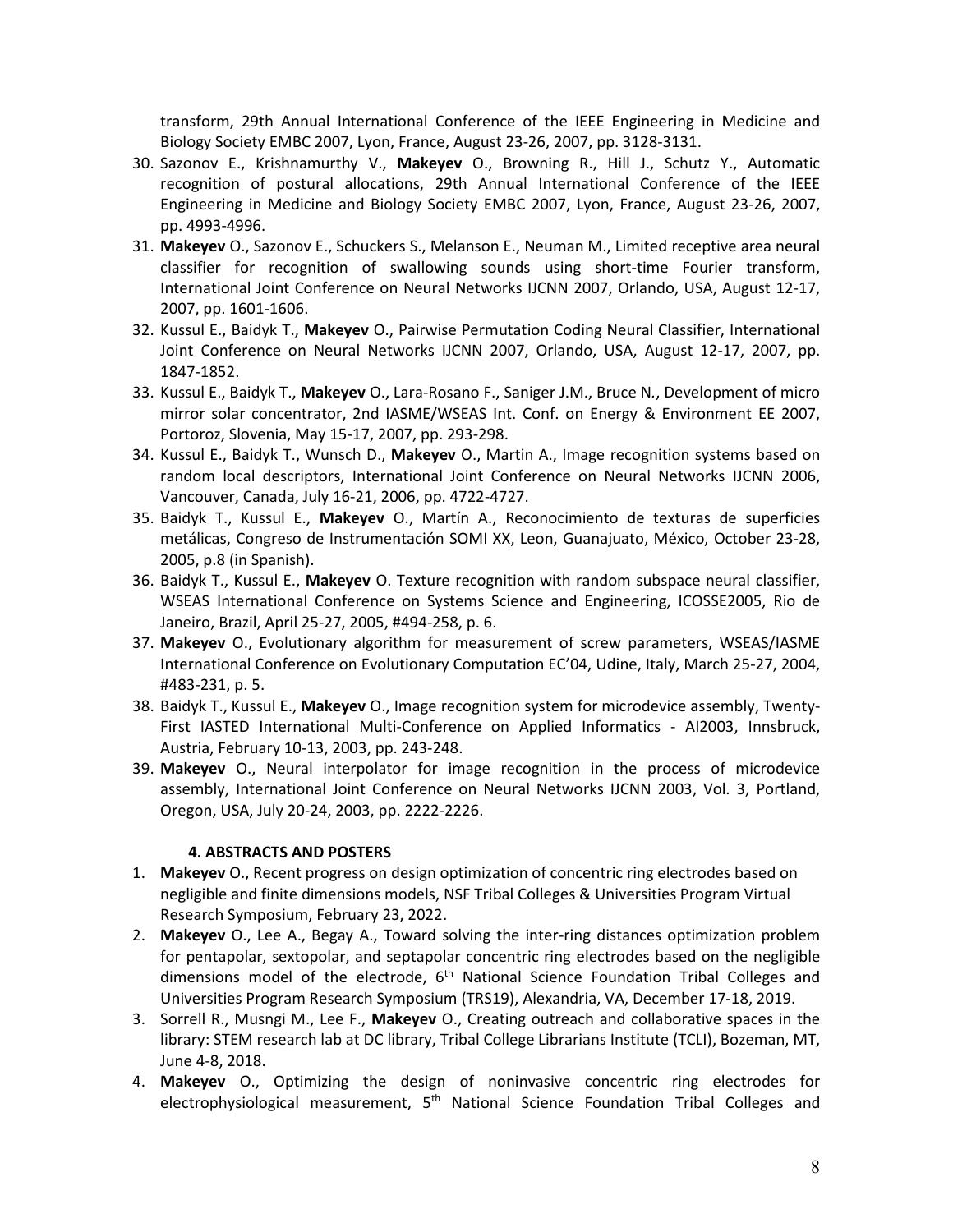Universities Program Research Symposium (TRS18), Alexandria, VA, May 23-24, 2018, p. 36 (printed proceedings).

- 5. Lee F., Musngi M., **Makeyev** O., Exponentially embedded family to detect high-frequency oscillations in human tripolar Laplacian EEG, Emerging Researchers National (ERN) Conference in Science, Technology, Engineering and Mathematics (STEM), Washington DC, February 22- 24, 2018, Abstr. 366, Online.
- 6. Lee C., **Makeyev** O., Besio W., Incorporating the diameter of the central disc and the widths of the concentric rings into the  $(4n + 1)$ -point method of Laplacian estimation for noninvasive concentric ring electrodes, 2016 SACNAS National Diversity in STEM Conference, Long Beach, CA, October 13-15, 2016.
- 7. Harvey W., **Makeyev** O., Ding Q., Besio W.G., Deriving analytic Laplacian estimates for multipolar concentric ring electrodes using inverse Vandermonde matrix, 2015 SACNAS National Conference, Washington DC, October 29-31, 2015, Abstr. FRI-817, Online
- 8. **Makeyev** O., Ding Q., Kay S., Besio W.G., Finite element method modeling to assess and compare Laplacian estimates via novel multipolar concentric ring electrodes, Society for Industrial and Applied Mathematics Workshop on Network Science (SIAM NS15), Snowbird, UT, USA, May 16-17, 2015.
- 9. Abtahi M., Martínez-Juárez I.E., **Makeyev** O., Medvedev A., Gaitanis J., Fisher R., Besio W., Automated high-frequency oscillation detection from tripolar concentric ring electrode scalp recordings, 68th Annual Meeting of the American Epilepsy Society, Seattle, WA, USA, December 5-9, 2014, Abstr. 3.073, *Epilepsy Currents*, Vol. 15, Issue s1, January/February 2015, p. 422.
- 10. Mucio-Ramirez S., **Makeyev** O., Besio W., Morphological evaluation of the CA3 hippocampal neurons after transcranial focal electrical stimulation, Neuroscience 2014: Society for Neuroscience 44th Annual Meeting, Washington, DC, USA, November 15-19, 2014, Program/Poster: R7/325.8, Online.
- 11. Mucio-Ramirez S., Besio W., **Makeyev** O., Evaluación morfológica del efecto de la estimulación eléctrica focal transcutánea no invasiva en la subregión CA3 del hipocampo, XXVIII Reunión Anual de Investigación del Instituto Nacional de Psiquiatría Ramón de La Fuente Muñiz, Mexico City, Mexico, October 2-4, 2013 (in Spanish).
- 12. Besio W., **Makeyev** O., Liu X., Possible effect of low current transcranial focal stimulation via tripolar concentric ring electrodes on behavioral seizure activity induced by pentylenetetrazole in rats, 66th Annual Meeting of the American Epilepsy Society, San Diego, CA, USA, November 30 - December 4, 2012, Abst. 3.063, *Epilepsy Currents*, Vol. 13, Issue s1, January/February 2013, pp. 353-354.
- 13. Medvedev A.V., Martínez-Juárez I.E., **Makeyev** O., Fernández-González-Aragón M., Moreno-Avellan Á.J., Besio W.G., Gamma-band Pre-seizure activity detected with tripolar concentric ring electrode Laplacian electroencephalography from scalp, 66th Annual Meeting of the American Epilepsy Society, San Diego, CA, USA, November 30 - December 4, 2012, Abst. 1.047, *Epilepsy Currents*, Vol. 12, Issue s3, January/February 2013, pp. 21-22.
- 14. Liu X., **Makeyev** O., Besio W.G., A spatial resolution study comparing the half sensitivity volume between the tripolar concentric ring electrode and the conventional disc electrode, Neuroscience 2012: Society for Neuroscience 42nd Annual Meeting, New Orleans, LA, USA, October 13-17, 2012, Program/Poster: 712.27/GGG3, Online.
- 15. Britton D., **Makeyev** O., Luna-Munguía H., Besio W.G., Simulation based verification of In vivo electric fields in hippocampus due to transcranial focal stimulation via tripolar concentric ring electrodes, Neuroscience 2012: Society for Neuroscience 42nd Annual Meeting, New Orleans, LA, USA, October 13-17, 2012, Program/Poster: 424.05, Online.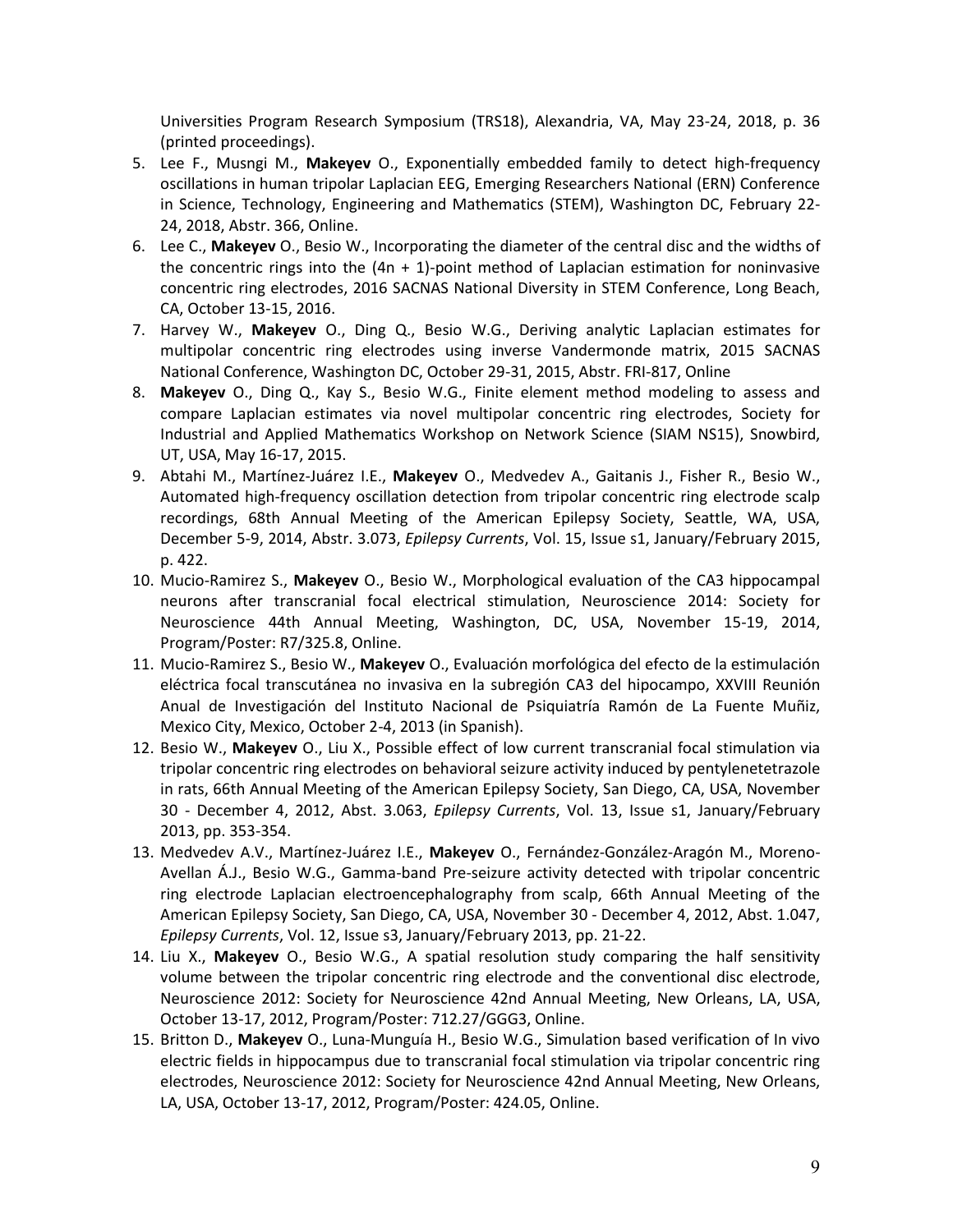- 16. **Makeyev** O., Liu X., Luna-Munguía H., Rogel-Salazar G., Mucio-Ramirez S., Liu Y., Sun Y., Hadidi R., Kay S., Besio W., Toward an automatic seizure control system in rats through transcranial focal stimulation via tripolar concentric ring electrodes, 65th Annual Meeting of the American Epilepsy Society, Baltimore, MD, USA, December 2-6, 2011, Abst. 1.070, *Epilepsy Currents*, Vol. 12, Issue s1, January/February 2012, pp. 29-30.
- 17. Mucio-Ramirez S., **Makeyev** O., Liu X., Leon-Olea M., Besio W., Cortical integrity after transcutaneous focal electrical stimulation via concentric ring electrodes, Neuroscience 2011: Society for Neuroscience Annual Meeting, Washington DC, USA, November 12-16, 2011, Program/Poster: 672.20/Y19, Online.
- 18. Mucio-Ramirez S., **Makeyev** O., Liu X., Leon-Olea M., Besio W., Integridad cortical después de la estimulación eléctrica focal transcutánea no invasiva vía electrodos de anillos concéntricos, XXVI Reunión Anual de Investigación del Instituto Nacional de Psiquiatría Ramón de La Fuente Muñiz, Mexico City, Mexico, October 12-14, 2011 (in Spanish).
- 19. **Makeyev** O., Besio W., Tripolar concentric ring electrode electroencephalogram, Life Sciences Technology Showcase, Providence, RI, USA, October 12, 2011.
- 20. Besio W., Kay S., Liu X., **Makeyev** O., Optimization of spatial filtering sensor for biomedical applications, 9th IEEE Conference on Sensors Open Poster, Waikoloa, Hawaii, USA, November 1-4, 2010.
- 21. Sazonov E., Lopez-Meyer P, Schuckers S., **Makeyev** O., Melanson E., Neuman M., Objective prediction of ingested food mass using support vector regression, The Obesity Society's 2009 Annual Scientific Meeting, Washington DC, USA, October 24-28, 2009.
- 22. Sazonov E., Schuckers S., Lopez-Meyer P, **Makeyev** O., Sazonova N., Melanson E., Neuman M., Non-invasive monitoring of chewing and swallowing for objective determination of periods of food intake, Clarkson University Annual Biomedical Engineering, Science, and Technology (BEST) Conference, Potsdam, NY, USA, April 23, 2008.

## **5. PAPERS IN REVIEW**

1. **Makeyev** O., Ye-Lin Y., Prats-Boluda G., Garcia-Casado J., Comparing optimal and commercially available bipolar and tripolar concentric ring electrode configurations using finite element method modeling based on their finite dimensions models, IEEE Sensors Applications Symposium, Sundsvall, Sweden, August 1-3, 2022 (in review).

## **E. RESEARCH GRANTS**

Funding level stated as: \$ total (% my part)

- 1. 6/1/2022 5/31/2024, NSF HRD SGR award 2212707, *Validating the optimal design of concentric ring electrodes on phantom data*, PI, \$200,000 (100%).
- 2. 9/1/2019 8/31/2022, NSF HRD SGR award 1914787, *Optimizing concentric ring electrode design for noninvasive electrophysiological measurement*, PI, \$200,002 (100%).
- 3. 9/15/2016 8/31/2020, NSF HRD SGR award 1622481, *Seizure onset detection using tripolar Laplacian electroencephalography*, PI, \$200,000 (100%).
- 4. 9/2015 9/2016, Arizona/NASA Space Grant award 175-B5E7, *Optimization of novel multipolar concentric ring electrodes*, PI, \$5,000 (100%).
- 5. 9/15/2015 8/31/2020, NSF HRD award 1461519, *Stem 2020-Dine College*, Program Lead for A.S. in Pre-engineering and B.S. in Secondary Education, Mathematics, \$2,498,496  $(N/A)$ .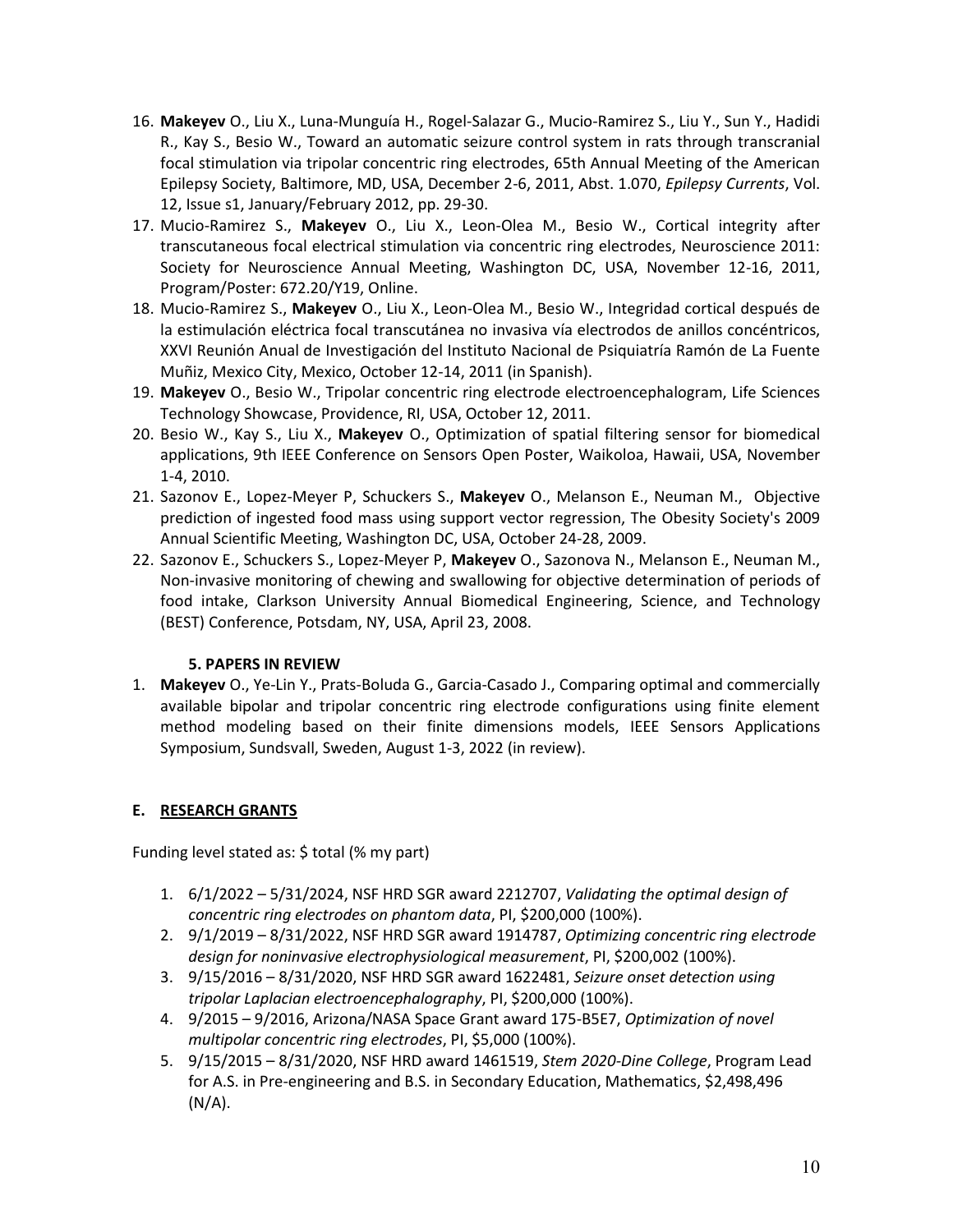### **F. PATENTS AND APPLICATIONS**

- 1. U.S. continuation patent application number 17/353095 Concentric ring electrodes for improved accuracy of Laplacian estimation; sole inventor; filed: June 21, 2021 (Pending).
- 2. U.S. patent number 11,045,132 Concentric ring electrodes for improved accuracy of Laplacian estimation; sole inventor; filed: October 9, 2020; issued: June 29, 2021.
- 3. U.S. patent application number 16/417,422 Determination of optimal Laplacian estimates and optimal inter-ring distances for concentric ring electrodes; sole inventor; filed: May 20, 2019 (Pending).

### **G. TEACHING**

1. Diné College, Tsaile, AZ *MTH096 Basic Mathematics*: Fall 2014, Spring 2015, Fall 2015 *MTH100 Intermediate Algebra*: Fall 2014, Spring 2015, Fall 2015 *MTH110 College Algebra*: Fall 2014, Spring 2015, Fall 2015, Spring 2016, Fall 2016, Spring 2017, Fall 2017, Spring 2018, Fall 2018, Spring 2019, Fall 2019, Spring 2020, Fall 2020, Spring 2021 *MTH114 College Mathematics*: Fall 2014

*MTH213 Statistics*: Spring 2015, Fall 2015, Spring 2016, Fall 2016, Spring 2017, Fall 2017, Spring 2018, Fall 2018, Spring 2019, Fall 2019, Spring 2020, Fall 2020, Spring 2021

2. University of Rhode Island, Kingston, RI

*BME468/ELE568 Neural Engineering*: Spring 2014

*BME461/ELE561 Physiological Modeling and Control*: Fall 2010, 2011, 2012, 2013 (secondary instructor; primary instructor in Fall 2013)

3. Clarkson University, Potsdam, NY

*ES250 Electric Science*: Spring 2009, 2010 (teaching assistant).

*EE321 Systems and Signal Processing*: Fall 2008, 2009 (teaching assistant; laboratory instructor in Fall 2009)

### **H. PERSONAL ACTIVITIES**

- 1. Technical Program Committee, Thirteenth International Conference on Sensor Device Technologies and Applications SENSORDEVICES 2022, October 16-20, 2022, Lisbon, Portugal.
- 2. Reviewer, Measurement (Elsevier).
- 3. Reviewer, Brain Sciences (MDPI).
- 4. Technical Program Committee, Twelfth International Conference on Sensor Device Technologies and Applications SENSORDEVICES 2021, November 14-18, 2021, Athens, Greece.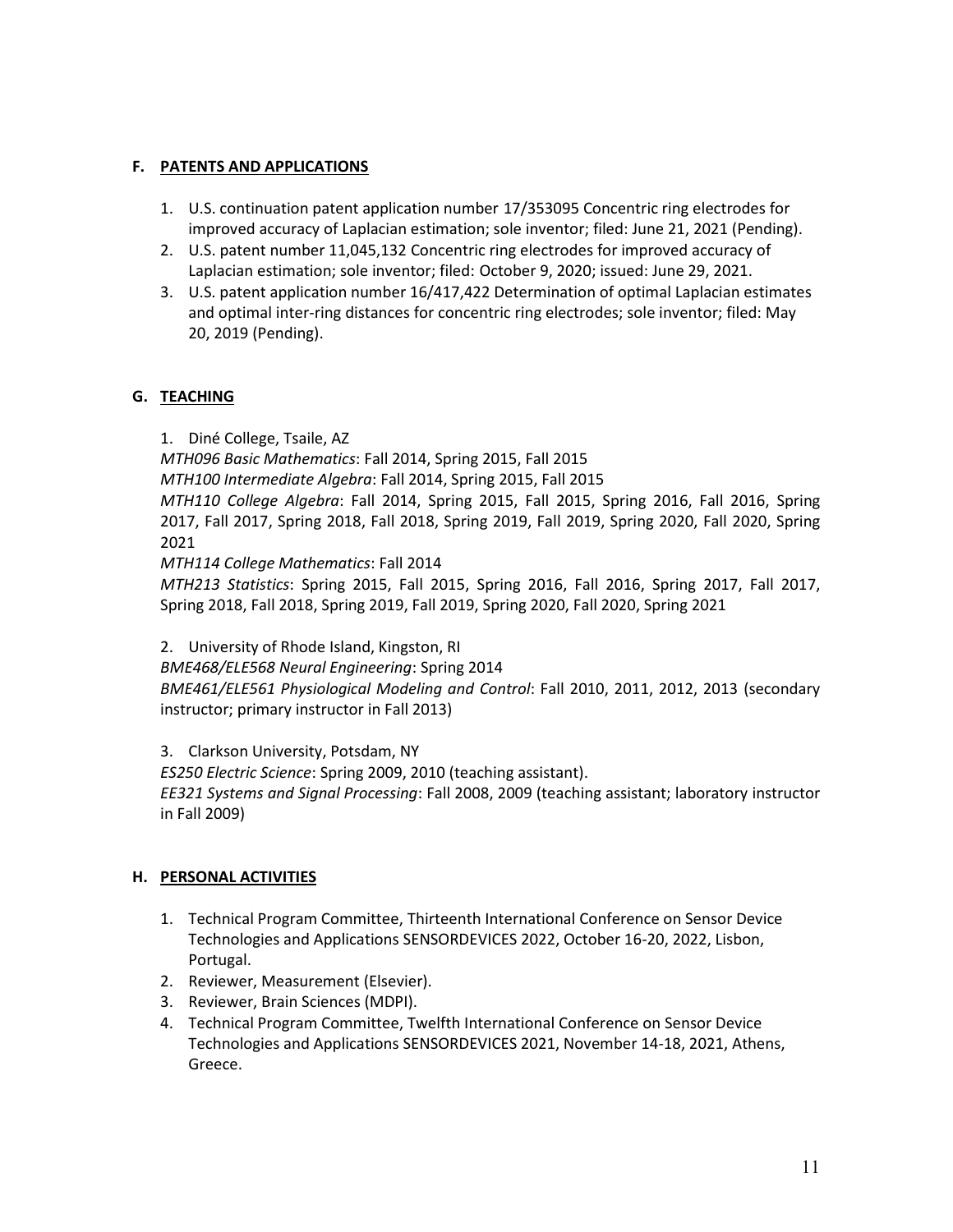- 5. Technical Program Committee, Eleventh International Conference on Sensor Device Technologies and Applications SENSORDEVICES 2020, November 21-25, 2020, Valencia, Spain.
- 6. Technical Program Committee, Tenth International Conference on Sensor Device Technologies and Applications SENSORDEVICES 2019, October 27-31, 2019, Nice, France.
- 7. Reviewer, Sustainability (MDPI).
- 8. Reviewer, Micromachines (MDPI).
- 9. Reviewer, Applied Sciences (MDPI).
- 10. Technical Program Committee, Ninth International Conference on Sensor Device Technologies and Applications SENSORDEVICES 2018, September 16-20, 2018, Venice, Italy.
- 11. Reviewer, SENSORDEVICES International Conference on Sensor Device Technologies and Applications (IARIA).
- 12. Reviewer, BioMedical Engineering OnLine (Springer).
- 13. Reviewer, National Science Foundation, Tribal Colleges and Universities Program: research funding proposals.
- 14. Reviewer, Diné College Institutional Review Board: research funding proposals.
- 15. Reviewer, Swiss National Science Foundation: research funding proposals.
- 16. Reviewer, Brain Research (Elsevier).
- 17. Reviewer, Sensors (MDPI).
- 18. Reviewer, Biomedical Signal Processing and Control (Elsevier).
- 19. Reviewer, Medical & Biological Engineering & Computing (Springer).
- 20. Reviewer, International Conference on Biomedical and Health Informatics (IEEE).
- 21. Reviewer, International IEEE EMBS Conference on Neural Engineering (IEEE).
- 22. Reviewer, IEEE Sensors Journal (IEEE).
- 23. Reviewer, Annual International Conference of the IEEE Engineering in Medicine and Biology Society (IEEE EMBS): contributed papers and Student Paper Competition finalists.
- 24. Reviewer, IEEE Symposium Series on Computational Intelligence (IEEE).
- 25. Reviewer, IEEE Transactions on Biomedical Engineering (IEEE).
- 26. Reviewer, Pattern Recognition Letters (Elsevier).
- 27. Reviewer, International Journal of Computer Assisted Radiology and Surgery (Springer).
- 28. Reviewer, International Joint Conference on Neural Networks (IEEE CIS, INNS).
- 29. Reviewer, Neural Networks (Elsevier).

### **I. SERVICE**

- 1. Diné College Institutional Review Board (member; Fall 2017 present).
- 2. Research Mentor for Diné College Summer Intern Program (Summer 2016; 2 students).
- 3. Diné College Leadership Council (member; Spring 2015 Spring 2016).
- 4. Diné College Distance Education Committee (member; Fall 2014 Spring 2017).
- 5. Arizona Engineering Articulation Task Force (permanent representative for Diné College; Fall 2014 – Present).

## **J. INVITED TALKS (EXCLUDING PAPER PRESENTATIONS)**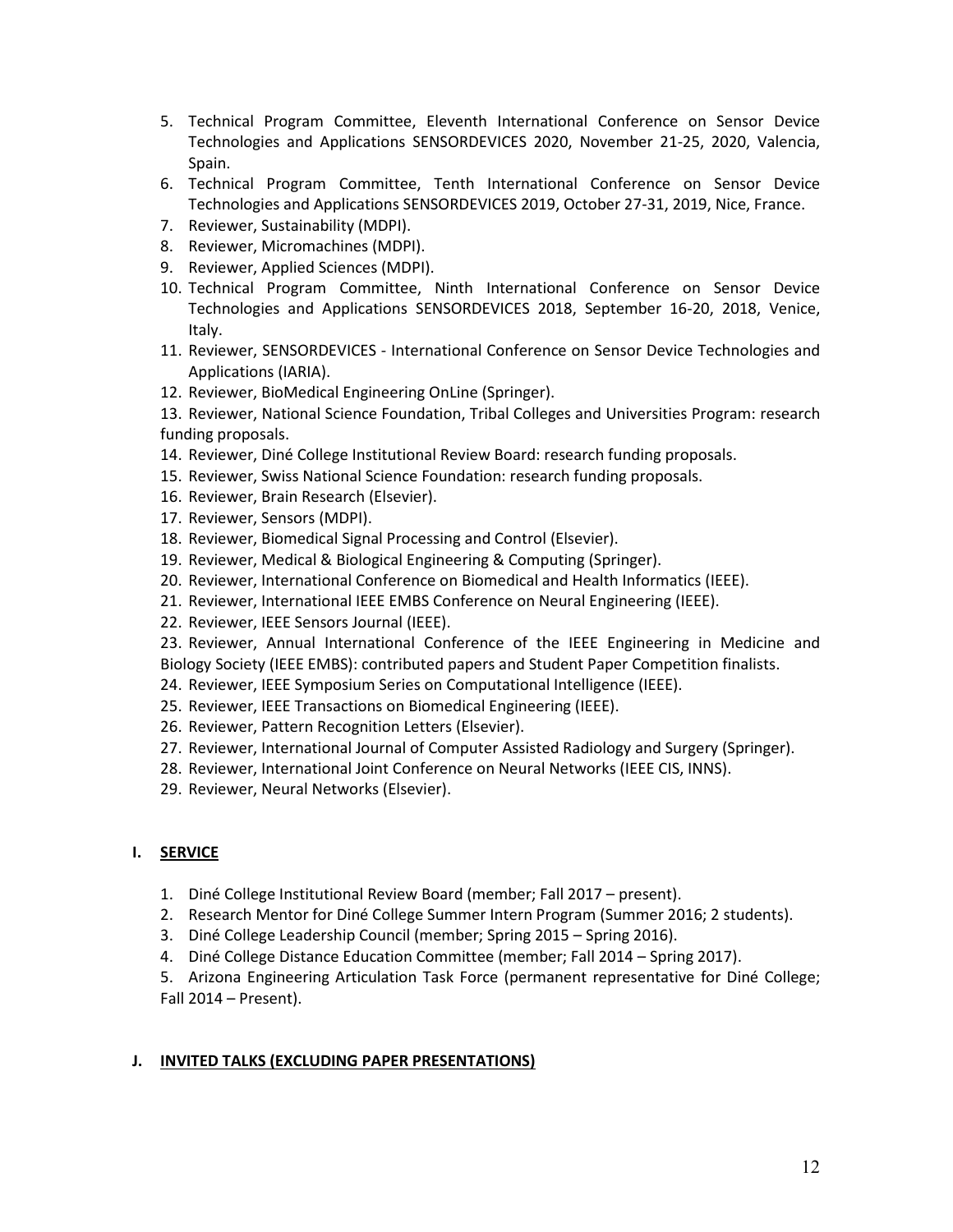- 1. "Biomedical Engineering Research", Summer Intern Program, Diné College, Tsaile, AZ, June 10, 2016.
- 2. "Toward a Noninvasive Automatic Seizure Control System with Transcranial Focal Stimulation via Tripolar Concentric Ring Electrodes", Department of Electrical, Computer and Biomedical Engineering, University of Rhode Island, Kingston, RI, April 4, 2012.
- 3. "Automatic Detection of Swallowing for Monitoring of Ingestive Behavio"", Department of Electrical, Computer and Biomedical Engineering, University of Rhode Island, Kingston, RI, October 6, 2010.

# **K. STUDENT ADVISEES: AWARDS AND EXTERNAL FUNDING**

- 1. Frederick Lee (B.A. in Business Administration, class of 2019) and Mark Musngi (B.S. in Secondary Education, Science, class of 2019),  $3<sup>rd</sup>$  place at the Sixth Annual Navajo Technical University Research Day competition, March 1, 2018, Crownpoint, NM.
- 2. Frederick Lee (B.A. in Business Administration, class of 2019), travel award to present at the Emerging Researchers National (ERN) Conference in Science, Technology, Engineering and Mathematics (STEM), February 22-24, 2018, Washington, D.C.
- 3. Colin Lee (A.S. in Mathematics, class of 2017), travel award to present at the 2016 SACNAS National Diversity in STEM Conference, Long Beach, CA, October 13-15, 2016.
- 4. Thomas Lennon, Emulating conventional disc electrode with the use of tripolar concentric ring electrode, Undergraduate Research Initiative Grant from the University of Rhode Island, \$1000, Spring 2014 - Spring 2015, co-sponsored with Dr. W.G. Besio.

# **L. MEDIA**

- 1. June 3, 2022 "Diné College Professor's Funding Proposal Receives an Award From the National Science Foundation," News Release, Diné College: [https://www.dinecollege.edu/news-release-dine-college-professor-receives-award-from](https://www.dinecollege.edu/news-release-dine-college-professor-receives-award-from-national-science-foundation/)[national-science-foundation/](https://www.dinecollege.edu/news-release-dine-college-professor-receives-award-from-national-science-foundation/)
- 2. July 12, 2021 "U. S. Patent and Trademark Office Issues a Patent to Diné College," News Release, Diné College: [https://www.dinecollege.edu/news-release-u-s-patent-and](https://www.dinecollege.edu/news-release-u-s-patent-and-trademark-office-issues-a-patent-to-dine-college/)[trademark-office-issues-a-patent-to-dine-college/](https://www.dinecollege.edu/news-release-u-s-patent-and-trademark-office-issues-a-patent-to-dine-college/)
	- a. July 14, 2021 "Diné College Professor Receives Patent for Medical Diagnostic Technology" by Marcella Nez, *Tribal College Journal*: [https://tribalcollegejournal.org/dine-college-professor-receives-patent-for](https://tribalcollegejournal.org/dine-college-professor-receives-patent-for-medical-diagnostic-technology/)[medical-diagnostic-technology/](https://tribalcollegejournal.org/dine-college-professor-receives-patent-for-medical-diagnostic-technology/)
	- b. July 15, 2021 "Diné College professor receives patent for diagnostic tool," *Navajo Times* education briefs: [https://navajotimes.com/edu/education-briefs](https://navajotimes.com/edu/education-briefs-dine-college-joins-global-fight-against-bacteria/#:%7E:text=Din%C3%A9%20College%20professor%20receives%20patent%20for%20diagnostic%20tool)[dine-college-joins-global-fight-against](https://navajotimes.com/edu/education-briefs-dine-college-joins-global-fight-against-bacteria/#:%7E:text=Din%C3%A9%20College%20professor%20receives%20patent%20for%20diagnostic%20tool)[bacteria/#:%7E:text=Din%C3%A9%20College%20professor%20receives%20patent](https://navajotimes.com/edu/education-briefs-dine-college-joins-global-fight-against-bacteria/#:%7E:text=Din%C3%A9%20College%20professor%20receives%20patent%20for%20diagnostic%20tool) [%20for%20diagnostic%20tool](https://navajotimes.com/edu/education-briefs-dine-college-joins-global-fight-against-bacteria/#:%7E:text=Din%C3%A9%20College%20professor%20receives%20patent%20for%20diagnostic%20tool)
	- c. July 22, 2021 "Diné College Professor Receives Patent" by Paul Boyer, *Native Science Report*: [https://nativesciencereport.org/2021/07/dine-college-professor](https://nativesciencereport.org/2021/07/dine-college-professor-receives-patent/)[receives-patent/](https://nativesciencereport.org/2021/07/dine-college-professor-receives-patent/)
- 3. November 2020 "Small Grants, Big Impact: The National Science Foundation's Small Grants for Research program promotes faculty recruitment and retention within tribal